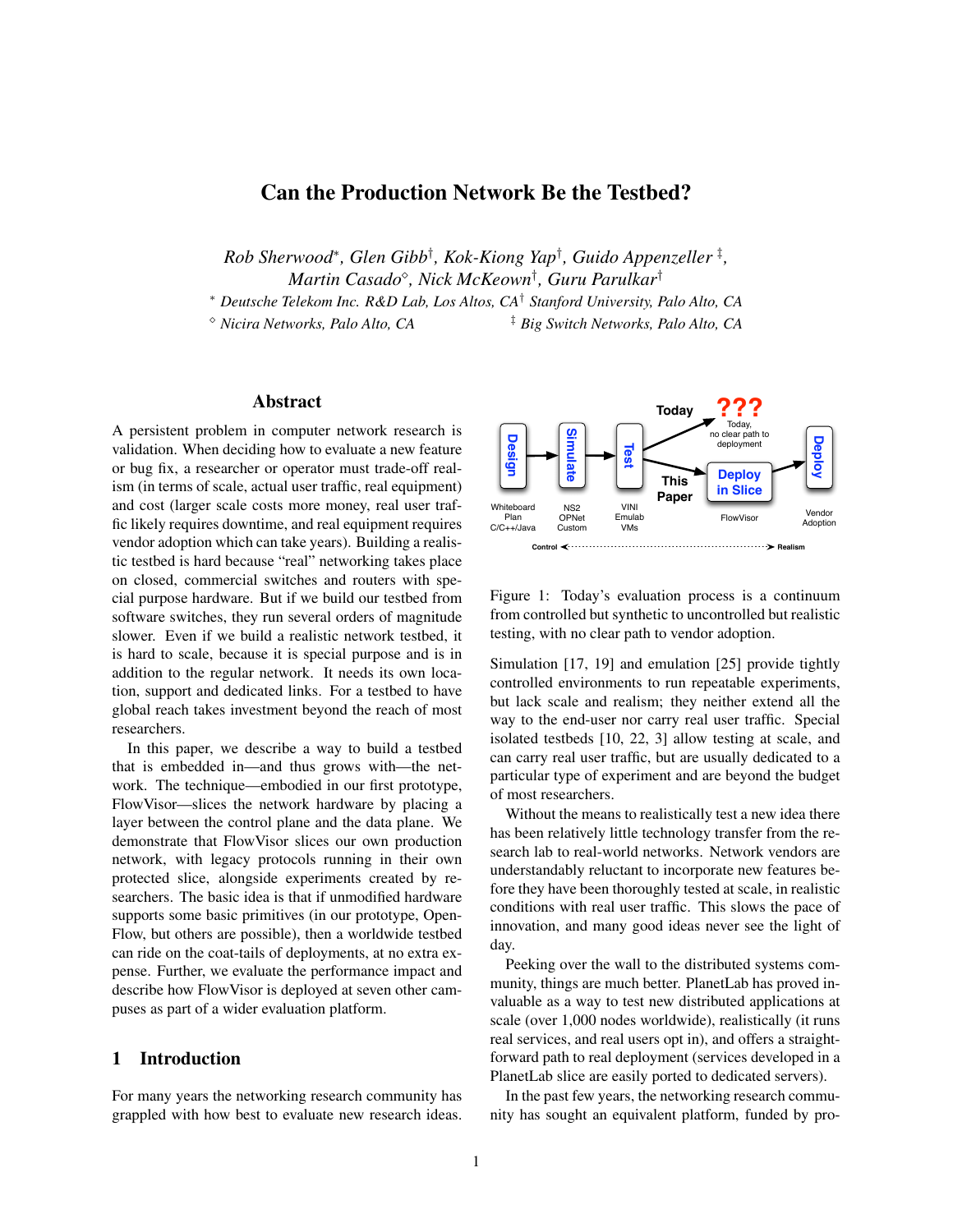grams such as GENI [\[8\]](#page-13-6), FIRE [\[6\]](#page-13-7), etc. The goal is to allow new network algorithms, features, protocols or services to be deployed at scale, with real user traffic, on a real topology, at line-rate, with real users; and in a manner that the prototype service can easily be transferred to run in a production network. Examples of experimental new services might include a new routing protocol, a network load-balancer, novel methods for data center routing, access control, novel hand-off schemes for mobile users or mobile virtual machines, network energy managers, and so on.

The network testbeds that come closest to achieving this today are VINI [\[1\]](#page-12-0) and Emulab [\[25\]](#page-13-2): both provide a shared physical infrastructure allowing multiple simultaneous experiments to evaluate new services on a physical testbed. Users may develop code to modify both the data plane and the control plane within their own isolated topology. Experiments may run real routing software, and expose their experiments to real network events. Emulab is concentrated in one location, whereas VINI is spread out across a wide area network.

VINI and Emulab trade off realism for flexibility in three main ways.

Speed: In both testbeds packet processing and forwarding is done in software by a conventional CPU. This makes it easy to program a new service, but means it runs much slower than in a real network. Real networks in enterprises, data centers, college campuses and backbones are built from switches and routers based on ASICs. ASICs consistently outperform CPU-based devices in terms of data-rate, cost and power; for example, a single switching chip today can process over 600Gb/s [\[2\]](#page-13-8).

Scale: Because VINI and Emulab don't run new networking protocols on real hardware, they must always exist as a parallel testbed, which limits their scale. It would, for example, be prohibitively expensive to build a VINI or Emulab testbed to evaluate data-center-scale experiments requiring thousands or tens of thousands of switches, each with a capacity of hundreds of gigabits per second. VINI's geographic scope is limited by the locations willing to host special servers (42 today). Without enormous investment, it is unlikely to grow to global scale. Emulab can grow larger, as it is housed under one roof, but is still unlikely to grow to a size representative of a large network.

Technology transfer: An experiment running on a network of CPUs takes considerable effort to transfer to specialized hardware; the development styles are quite different, and the development cycle of hardware takes many years and requires many millions of dollars.

But perhaps the biggest limitation of a dedicated testbed is that it requires special infrastructure: equipment has to be developed, deployed, maintained and supported; and when the equipment is obsolete it needs to be updated. Networking testbeds rarely last more than one generation of technology, and so the immense engineering effort is quickly lost.

Our goal is to solve this problem. We set out to answer the following question: can we build a testbed that is embedded into every switch and router of the production network (in college campuses, data centers, WANs, enterprises, WiFi networks, and so on), so that the testbed would automatically scale with the global network, riding on its coat-tails *with no additional hardware*? If this were possible, then our college campus networks for example—interconnected as they are by worldwide backbones, could be used simultaneously for production traffic and new WAN routing experiments; similarly, an existing data center with thousands of switches can be used to try out new routing schemes. Many of the goals of programs like GENI and FIRE could be met without needing dedicated network infrastructure.

In this paper, we introduce FlowVisor which aims to turn the production network itself into a testbed (Figure [1\)](#page-0-0). That is, FlowVisor allows experimenters to evaluate ideas directly in the production network (not running in a dedicated testbed alongside it) by "slicing" the hardware already installed. Experimenters try out their ideas in an isolated slice, without the need for dedicated servers or specialized hardware.

#### 1.1 Contributions.

We believe our work makes five main contributions:

#### Runs on deployed hardware and at real line-rates.

FlowVisor introduces a software *slicing layer* between the forwarding and control planes on network devices. While FlowVisor could slice any control plane message format, in practice we implement the slicing layer with OpenFlow [\[16\]](#page-13-9). To our knowledge, no previously proposed slicing mechanism allows a user-defined control plane to control the forwarding in deployed production hardware. Note that this would not be possible with VLANs—while they crudely separate classes of traffic, they provide no means to control the forwarding plane. We describe the slicing layer in §[2](#page-2-0) and FlowVisor's architecture in §[3.](#page-3-0)

#### Allows real users to opt-in on a per-flow basis.

FlowVisor has a policy language that maps flows to slices. By modifying this mapping, users can easily try new services, and experimenters can entice users to bring real traffic. We describe the rules for mapping flows to slices in §[3.2.](#page-4-0)

Ports easily to non-sliced networks. FlowVisor (and its slicing) is transparent to both data and control planes, and therefore, the control logic is unaware of the slicing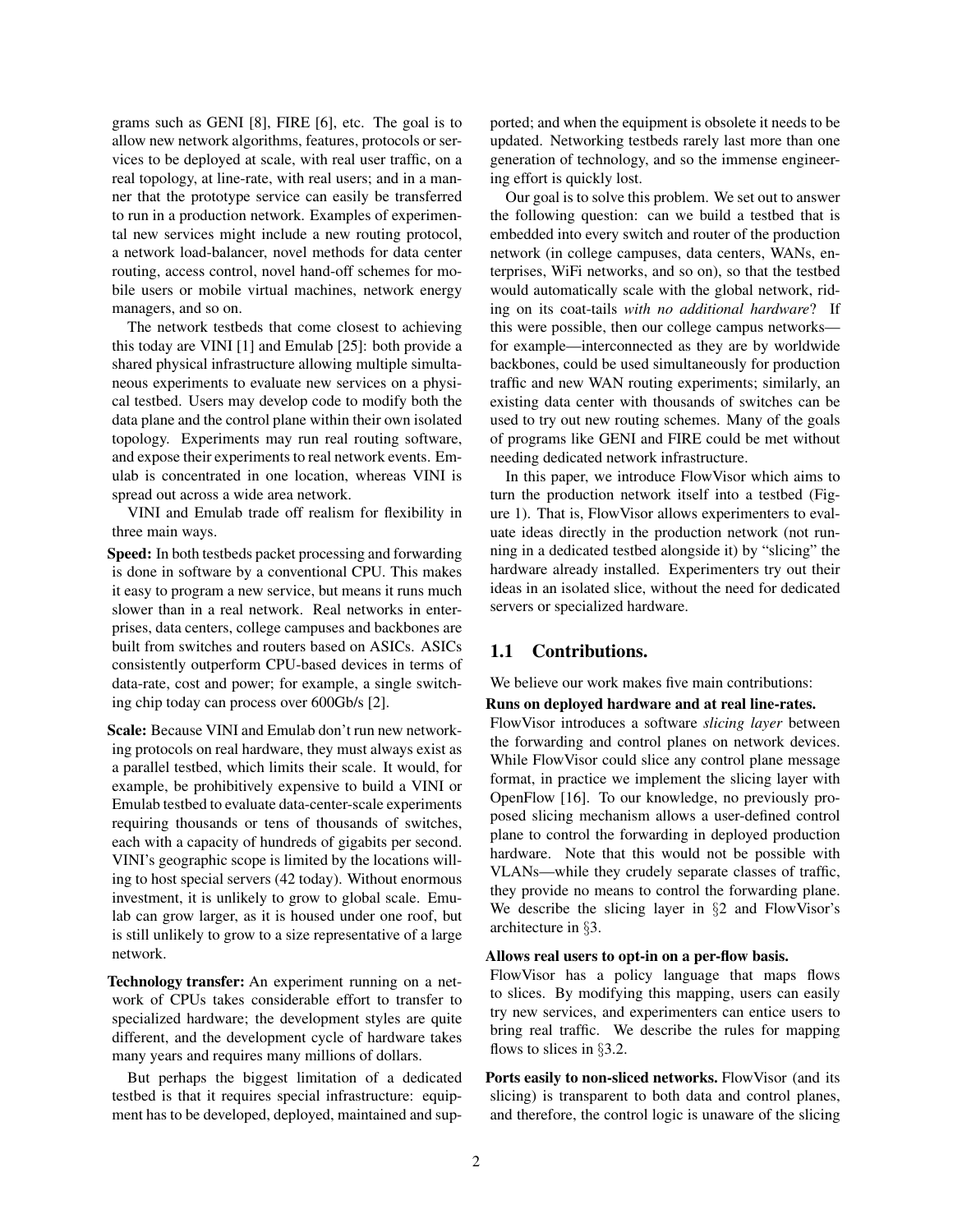layer. This property provides a direct path for vendor adoption. In our OpenFlow-based implementation, neither the OpenFlow switches or the controllers need be modified to interoperate with FlowVisor (§[3.3\)](#page-4-1).

Enforces strong *isolation* between slices. FlowVisor

blocks and rewrites control messages as they cross the slicing layer. Actions of one slice are prevented from affecting another, allowing experiments to safely coexist with real production traffic. We describe the details of the isolation mechanisms in §[4](#page-5-0) and evaluate their effectiveness in §[5.](#page-7-0)

Operates on deployed networks FlowVisor has been deployed in our production campus network for the last 7 months. Our deployment consists of 20+ users, 40+ network devices, a production traffic slice, and four standing experimental slices. In §[6,](#page-10-0) we describe our current deployment and future plans to expand into seven other campus networks and two research backbones in the coming year.

# <span id="page-2-0"></span>2 Slicing Control & Data Planes

On today's commercial switches and routers, the control plane and data planes are usually logically distinct but physically co-located. The control plane creates and populates the data plane with forwarding rules, which the data plane enforces. In a nutshell, FlowVisor assumes that the control plane can be separated from the data plane, and it then *slices* the communication between them. This slicing approach can work several ways: for example, there might already be a clean interface between the control and data planes*inside* the switch. More likely, they are separated by a common protocol (*e.g.*, OpenFlow [\[16\]](#page-13-9) or ForCes [\[7\]](#page-13-10)). In either case, FlowVisor sits *between* the control and data planes, and from this vantage point enables a single data plane to be controlled by multiple control planes—each belonging to a separate experiment.

With FlowVisor, each experiment runs in their own slice of the network. A researcher, Bob, begins by requesting a network slice from Alice, his network administrator. The request specifies his requirements including topology, bandwidth, and the set of traffic—defined by a set of flows, or *flowspace*—that the slice controls. Within his slice, Bob has his own control plane where he puts the control logic that defines how packets are forwarded and rewritten in his experiment. For example, imagine that Bob wants to create a new *http* load-balancer to spread port 80 traffic over multiple web servers. He requests a slice: its topology should encompass the web servers, and its flowspace should include all flows with port 80. He is allocated a control plane where he adds his loadbalancing logic to control how flows are routed in the



<span id="page-2-1"></span>Figure 2: Classical network device architectures have distinct forwarding and control logic elements (left). By adding a transparent *slicing layer* between the forwarding and control elements, FlowVisor allows multiple control logics to manage the same forwarding element (middle). In implementation, FlowVisor uses OpenFlow and sits between an OpenFlow switch—the forwarding element—and multiple OpenFlow controllers—the control logic (right).

data plane. He may advertise his new service so as to attract users. Interested users "opt-in" by contacting their network administrator to add a subset of their flows to the flowspace of Bob's slice.

In this example, FlowVisor allocates a control plane for Bob, and allows him to control his flows (but no others) in the data plane. Any events associated with his flows (*e.g.* when a new flow starts) are sent to his control plane. FlowVisor enforces his slice's topology by only allowing him to control switches within his slice.

FlowVisor slices the network along multiple dimensions, including topology, bandwidth, and forwarding table entries. Slices are isolated from each other, so that actions in one slice—be they faulty, malicious, or otherwise—do not impact other slices.

#### <span id="page-2-2"></span>2.1 Slicing OpenFlow

While architecturally FlowVisor can slice any data plane/control plane communication channel, we built our prototype on top of OpenFlow.

OpenFlow [\[16,](#page-13-9) [18\]](#page-13-11) is an open standard that allows researchers to directly control the way packets are routed in the network. As described above, in a classical network architecture, the control logic and the data path are co-located on the same device and communicate via an internal proprietary protocol and bus. In OpenFlow, the control logic is moved to an external *controller* (typically a commodity PC); the controller talks to the datapath (over the network itself) using the OpenFlow protocol (Figure [2,](#page-2-1) right). The OpenFlow protocol abstracts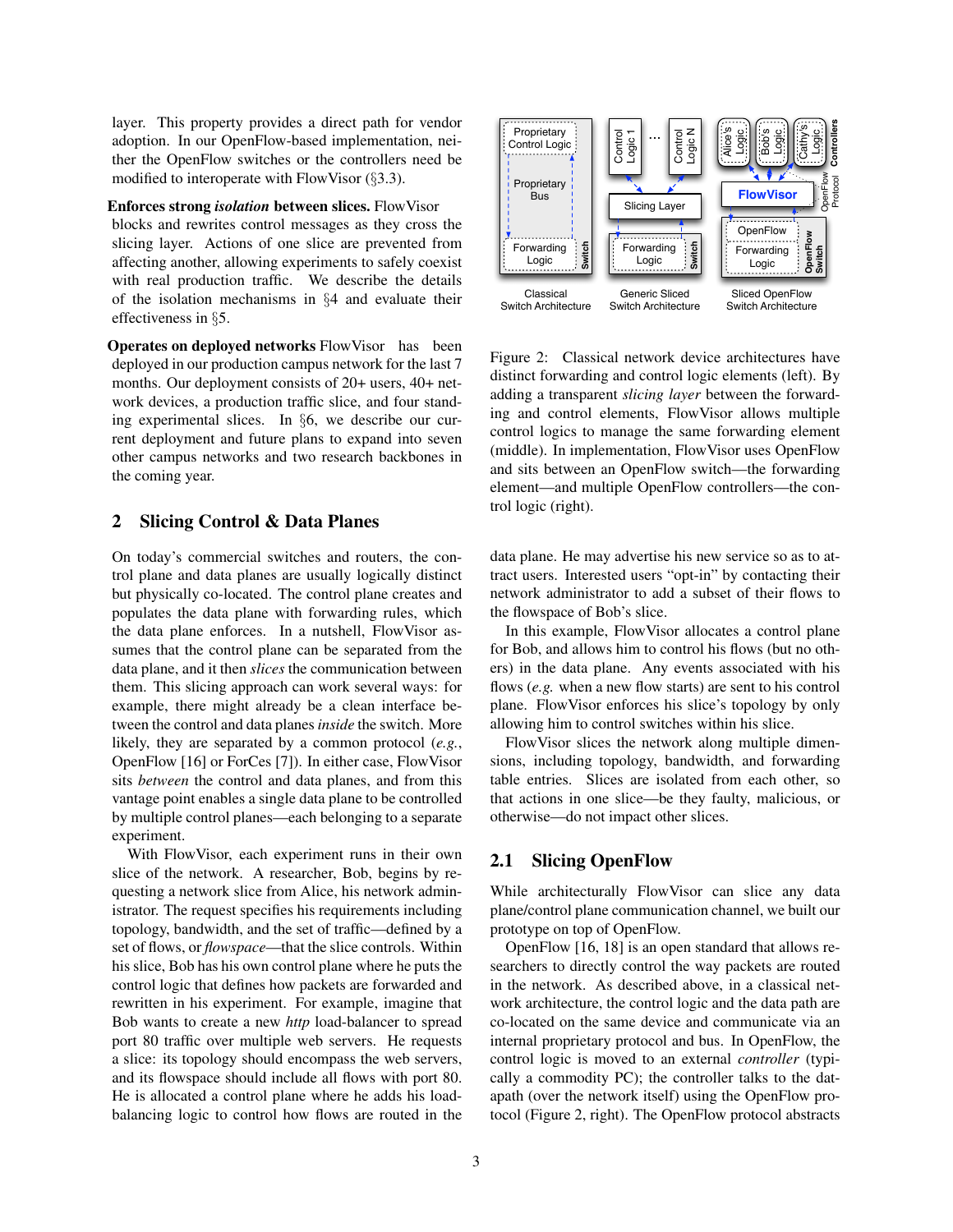

<span id="page-3-1"></span>Figure 3: FlowVisor allows users (Doug) to delegate control of subsets of their traffic to distinct researchers (Alice, Bob, Cathy). Each research experiment runs in its own, isolated network slice.

forwarding/routing directives as "flow entries". A flow entry consists of a bit pattern, a list of actions, and a set of counters. Each flow entry states "perform this list of actions on all packets in this flow" where a typical action is "forward the packet out port  $X$ " and the flow is defined as the set of packets that match the given bit pattern. The collection of flow entries on a network device is called the "flow table".

When a packet arrives at a switch or router, the device looks up the packet in the flow table and performs the corresponding set of actions. If the packet doesn't match any entry, the packet is queued and a new flow event is sent across the network to the OpenFlow controller. The controller responds by adding a new rule to the flow table to handle the queued packet. Subsequent packets in the same flow will be handled without contacting the controller. Thus, the external controller need only be contacted for the first packet in a flow; subsequent packets are forwarded at the switch's full line rate.

Architecturally, OpenFlow exploits the fact that modern switches and routers already logically implement flow entries and flow tables—typically in hardware as TCAMs. As such, a network device can be made OpenFlow-compliant via firmware upgrade.

Note that while OpenFlow allows researchers to experiment with new network protocols on deployed hardware, only a single researcher can use/control an OpenFlow-enabled network at a time. As a result, without FlowVisor, OpenFlow-based research is limited to isolated testbeds, limiting its scope and realism. Thus, FlowVisor's ability to slice a production network is an orthogonal and indepenent contribution to OpenFlow-like software-defined networks.

# <span id="page-3-0"></span>3 FlowVisor Design

To restate our main goal, FlowVisor aims to use the production network as a testbed. In operation, the FlowVisor slices the network by slicing each of the network's corresponding packet forwarding devices (*e.g.*, switches and routers) and links (Figure [3\)](#page-3-1).

With the FlowVisor,

- Network resources are sliced in terms of their bandwidth, topology, forward table entries, and device CPU  $($ §[3.1\)](#page-3-2).
- Each slice has control over a set of flows, called its *flowspace*. Users can arbitrarily add (opt-in) and remove (opt-out) their own flows from a slice's flowspace at anytime (§[3.2\)](#page-4-0).

• Each slice has its own distinct, programmable control logic, that manages how packets are forwarded and rewritten for traffic in the slice's flowspace. In practice, each slice owner implements their slice-specific control logic as an OpenFlow controller. The FlowVisor interposes between data and control planes by proxying connections between OpenFlow switches and each slice controller (§[3.3\)](#page-4-1).

• Slices are defined using a slice definition policy language. The language specifies the slice's resource limits, flowspace, and controller's location in terms of IP and TCP port-pair (§[3.4\)](#page-5-1).

# <span id="page-3-2"></span>3.1 Slicing Network Resources

Slicing a network means correctly slicing all of the corresponding network resources. There are four primary slicing dimensions:

Topology. Each slice has its own view of network nodes (e.g., switches and routers) and the connectivity between them. In this way, slices can experience simulated network events such as link failure and forwarding loops.

Bandwidth. Each slice has its own fraction of bandwidth on each link. Failure to isolate bandwidth would allow one slice to affect, or even starve, another slice's throughput.

Device CPU. Each slice is limited to what fraction of each device's CPU that it can consume. Switches and routers typically have very limited general purpose computational resources. Without proper CPU slicing, switches will stop forwarding slow-path packets (§[5.3.2\)](#page-9-0), drop statistics requests, and, most importantly, will stop processing updates to the forwarding table.

Forwarding Tables. Each slice has a finite quota of forwarding rules. Network devices typically support a finite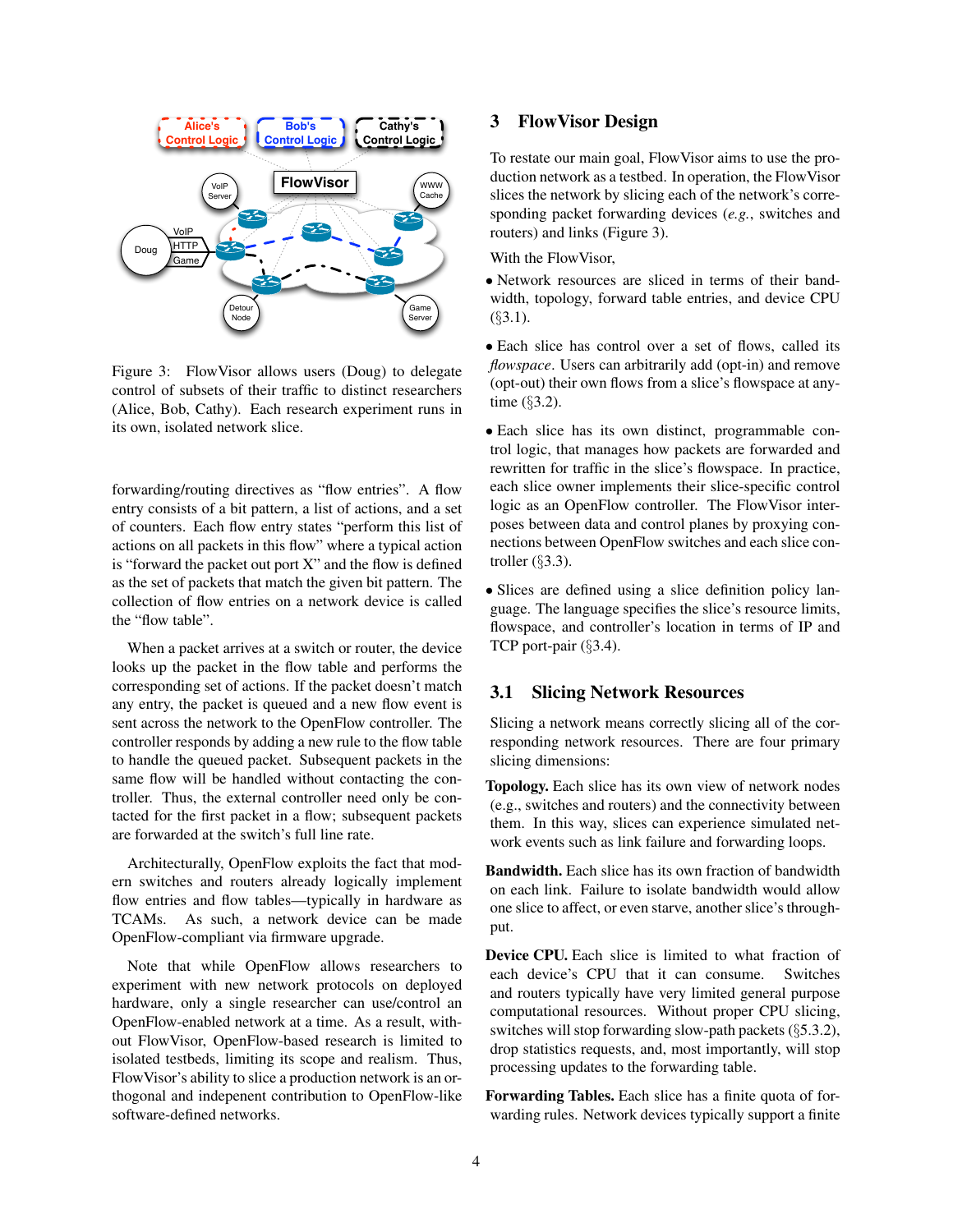

<span id="page-4-2"></span>Figure 4: The FlowVisor intercepts OpenFlow messages from guest controllers (1) and, using the user's slicing policy (2), transparently rewrites (3) the message to control only a slice of the network. Messages from switches (4) are forwarded only to guests if it matches their slice policy.

number of forwarding rules (e.g., TCAM entries). Failure to isolate forwarding entries between slices might allow one slice to prevent another from forwarding packets.

## <span id="page-4-0"></span>3.2 Flowspace and Opt-In

A slice controls a subset of traffic in the network. The subset is defined by a collection of packet headers that form a well-defined (but not necessarily contiguous) subspace of the entire space of possible packet headers. Abstractly, if packet headers have  $n$  bits, then the set of all possible packet header forms an n-dimensional space. An arriving packet is a single point in that space representing all packets with the same header. Similar to the geometric representation used to describe access control lists for packet classification [\[14\]](#page-13-12), we use this abstraction to partition the space into regions (flowspace) and map those regions to slices.

The flowspace abstraction helps us manage users who opt-in. To opt-in to a new experiment or service, users signal to the network administrator that they would like to add a subset of their flows to a slice's flowspace. Users can precisely decide their level of involvement in an experiment. For example, one user might opt-in all of their traffic to a single experiment, while another user might just opt-in traffic for one application (e.g., port 80 for HTTP), or even just a specific flow (by exactly specifying all of the fields of a header). In our prototype the opt-in process is manual; but in a ideal system, the user would be authenticated and their request checked automatically against a policy.

For the purposes of testbed we concluded flow-level opt-in is adequate—in fact, it seems quite powerful. Another approach might be to opt-in individual packets, which would be more onerous.

# <span id="page-4-1"></span>3.3 Control Message Slicing

By design, FlowVisor is a slicing layer interposed between data and control planes of each device in the network. In implementation, FlowVisor acts as a transparent proxy between OpenFlow-enabled network devices (acting as dumb data planes) and multiple OpenFlow *slice* controllers (acting as programmable control logic— Figure [4\)](#page-4-2). All OpenFlow messages between the switch and the controller are sent through FlowVisor. FlowVisor uses the OpenFlow protocol to communicate upwards to the slice controllers and and downwards to OpenFlow switches. Because FlowVisor is transparent, the slice controllers require no modification and believe they are communicating directly with the switches.

We illustrate the FlowVisor's operation by extending the example from §[2](#page-2-0) (Figure [4\)](#page-4-2). Recall that a researcher, Bob, has created a slice that is an HTTP proxy designed to spread all HTTP traffic over a set of web servers. While the controller will work on any HTTP traffic, Bob's FlowVisor policy slices the network so that he only sees traffic from users that have opted-in to his slice. His slice controller doesn't know the network has been sliced, so doesn't realize it only sees a subset of the HTTP traffic. The slice controller thinks it can control, i.e., insert flow entries for, all HTTP traffic from any user. When Bob's controller sends a flow entry to the switches (*e.g.*, to redirect HTTP traffic to a particular server), FlowVisor intercepts it (Figure [4-](#page-4-2) 1), examines Bob's slice policy (Figure [4-](#page-4-2)2), and rewrites the entry to include only traffic from the allowed source (Figure [4-](#page-4-2)3). Hence the controller is controlling only the flows it is allowed to, without knowing that the FlowVisor is slicing the network underneath. Similarly, messages that are sourced from the switch (*e.g.*, a new flow event—Figure [4-](#page-4-2)4) are only forwarded to guest controllers whose flowspace match the message. That is, it will only be forwarded to Bob if the new flow is HTTP traffic from a user that has opted-in to his slice.

Thus, FlowVisor enforces transparency and isolation between slices by inspecting, rewriting, and policing OpenFlow messages as they pass. Depending on the resource allocation policy, message type, destination, and content, the FlowVisor will forward a given message unchanged, translate it to a suitable message and forward, or "bounce" the message back to its sender in the form of an OpenFlow error message. For a message sent from slice controller to switch, FlowVisor ensures that the message acts only on traffic within the resources assigned to the slice. For a message in the opposite direction (switch to controller), the FlowVisor examines the message content to infer the corresponding slice(s) to which the message should be forwarded. Slice controllers only receive messages that are relevant to their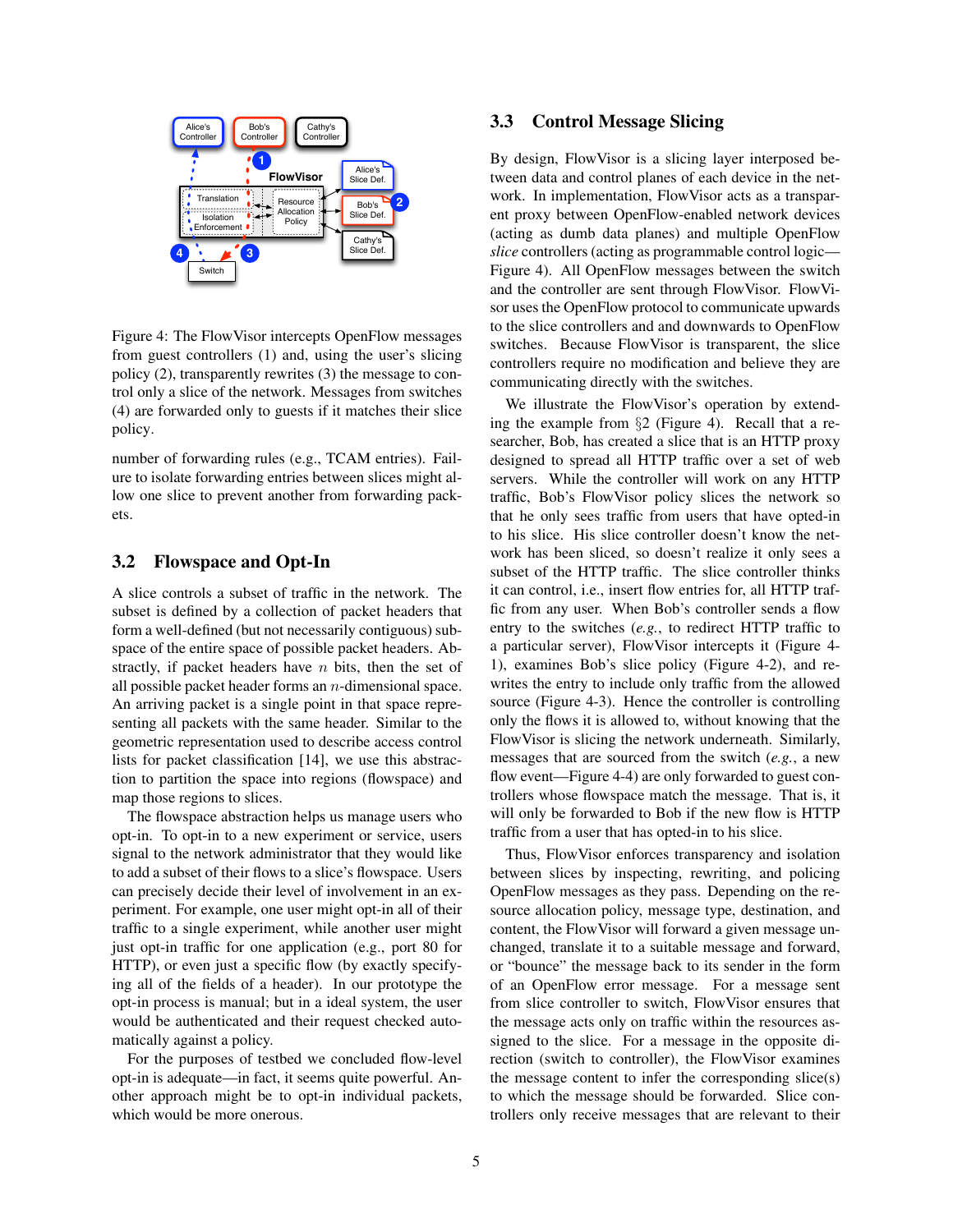

<span id="page-5-2"></span>Figure 5: FlowVisor can trivially recursively slice an already sliced network, creating hierarchies of FlowVisors.

network slice. Thus, from a slice controller's perspective, FlowVisor appears as a switch (or a network of switches); from a switch's perspective, FlowVisor appears as a controller.

FlowVisor does not require a 1-to-1 mapping between FlowVisor instances and physical switches. One FlowVisor instance can slice multiple physical switches, and even re-slice an already sliced network (Figure [5\)](#page-5-2) .

## <span id="page-5-1"></span>3.4 Slice Definition Policy

The slice policy defines the network resources, flowspace, and OpenFlow slice controller allocated to each slice. Each policy is described by a text configuration file—one file per slice. In terms of resources, the policy defines the fraction of total link bandwidth available to this slice  $(\S4.3)$  $(\S4.3)$  and the budget for switch CPU and forwarding table entries. Network topology is specified as a list of network nodes and ports.

The flowspace for each slice is defined by an ordered list of tuples similar to firewall rules. Each rule description has an associated action, e.g., *allow*, *read-only*, or *deny*, and is parsed in the specified order, acting on the first matching rule. The rules define the flowspace a slice controls. Read-only rules allow slices to receive Open-Flow control messages and query switch statistics, but not to write entries into the forwarding table. Rules are allowed to overlap, as described in the example below.

Let's take a look at an example set of rules. Alice, the network administrator, wants to allow Bob to conduct an HTTP load-balancing experiment. Bob has convinced some of his colleagues to opt-in to his experiment. Alice wants to maintain control of all traffic that is not part of Bob's experiment. She wants to passively monitor all network performance, to keep an eye on Bob and the production network.

Here is a set of rules Alice could install in the FlowVisor:

Bob's Experimental Network includes all HTTP traffic to/from users who opted into his experiment. Thus, his network is described by one rule per user:

Allow: tcp\_port:80 and ip=user\_ip.

OpenFlow messages from the switch matching any of these rules are forwarded to Bob's controller. Any flow entries that Bob tries to insert are modified to meet these rules.

Alice's Production Network is the complement of Bob's network. For each user in Bob's experiment, the production traffic network has a negative rule of the form: Deny: tcp\_port:80 and ip=user\_ip. The production network would have a final rule that matches all flows: Allow: all.

Thus, only OpenFlow messages that do not go to Bob's network are sent to the production network controller. The production controller is allowed to insert forwarding entries so long as they do not match Bob's traffic.

Alice's Monitoring Network is allowed to see all traffic in all slices. It has one rule, Read-only: all.

This rule-based policy, though simple, suffices for the experiments and deployment described in this paper. We expect that future FlowVisor deployments will have more specialized policy needs, and that researchers will create new resource allocation policies.

## <span id="page-5-0"></span>4 FlowVisor Implementation

We implemented FlowVisor in approximately 8000 lines of C and the code is publicly available for download from <www.openflow.org>. The notable parts of the implementation are the transparency and isolation mechanisms. Critical to its design, FlowVisor acts as a *transparent* slicing layer and enforces *isolation* between slices. In this section, we describe how FlowVisor rewrites control messages—both down to the forwarding plane and up to the control plane—to ensure both transparency and strong isolation. Because isolation mechanisms vary by resource, we describe each resource in turn: bandwidth, switch CPU, and forwarding table entries. In our deployment, we found that the switch CPU was the most constrained resource, so we devote particular care to describing its slicing mechanisms.

#### 4.1 Messages to Control Plane

FlowVisor carefully rewrites messages from the Open-Flow switch to the slice controller to ensure transparency. First, FlowVisor only sends control plane messages to a slice controller if the source switch is actually in the slice's topology. Second, FlowVisor rewrites Open-Flow feature negotiation messages so that the slice controller only sees the physical switch ports that appear in the slice. Third, OpenFlow port up/port down messages are similarly pruned and only forwarded to the affected slices. Using these message rewriting techniques,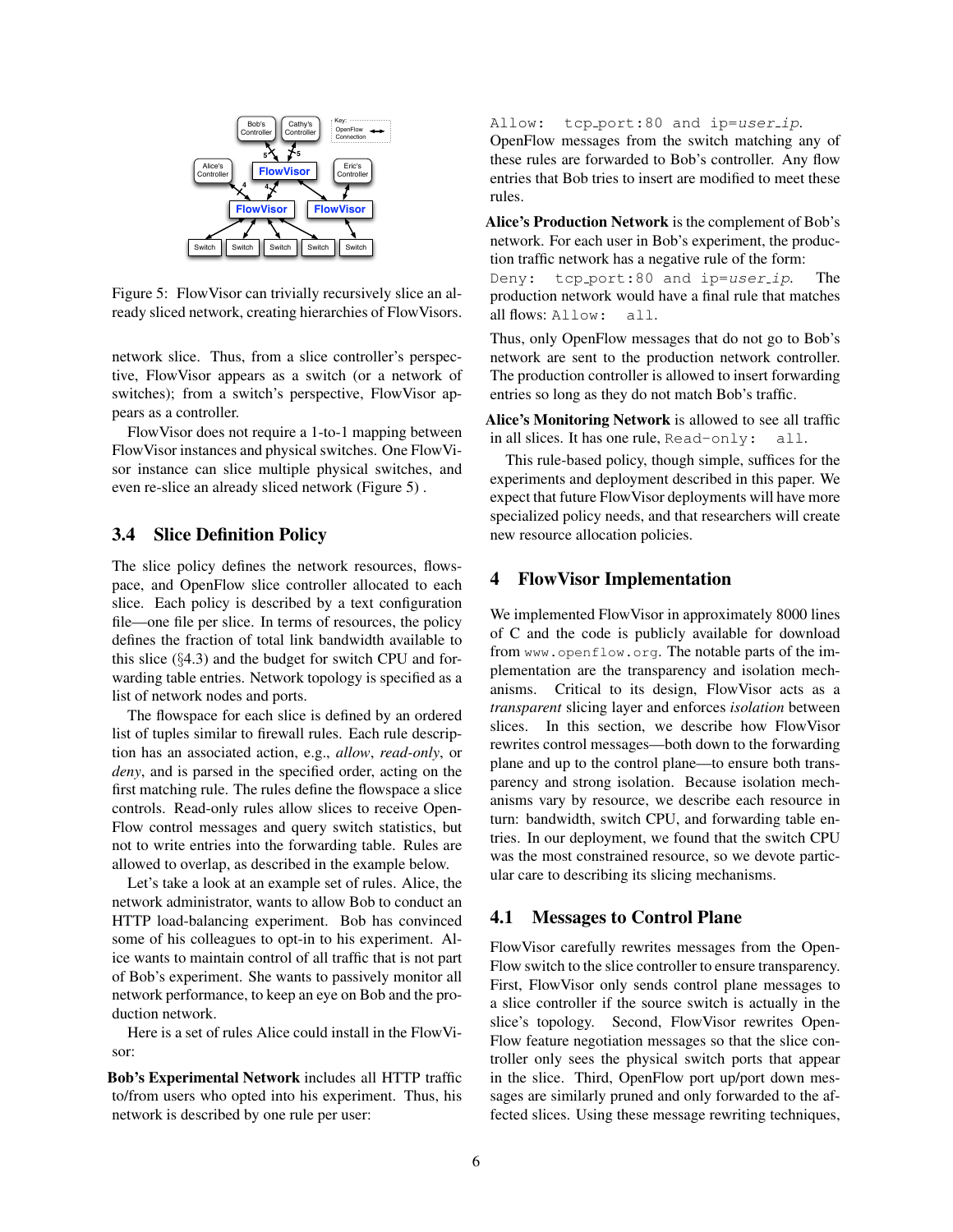FlowVisor can easily simulate network events, such as link and node failures.

## 4.2 Messages to Forwarding Plane

In the opposite direction, FlowVisor also rewrites messages from the slice controller to the OpenFlow switch. The most important messages to the forwarding plane were insertions and deletions to the forwarding table. Recall (§[2.1\)](#page-2-2) that in OpenFlow, forwarding rules consist of a flow rule definition, i.e., a bit pattern, and a set of actions. To ensure both transparency and isolation, the FlowVisor rewrites both the flow definition and the set of actions so that they do not violate the slice's definition.

Given a forwarding rule modification, the FlowVisor rewrites the flow definition to intersect with the slice's flowspace. For example, Bob's flowspace gives him control over HTTP traffic for the set of users—e.g., users Doug and Eric—that have opted into his experiment. If Bob's slice controller tried to create a rule that affected all of Doug's traffic (HTTP and non-HTTP), then the FlowVisor would rewrite the rule to only affect the intersection, i.e., only Doug's HTTP traffic. If the intersection between the desired rule and the slice definition is null, e.g., Bob tried to affect traffic outside of his slice, e.g.., Doug's non-HTTP traffic, then the FlowVisor would drop the control message and return an error to Bob's controller. Because flowspaces are not necessarily contiguous, the intersection between the desired rule and the slice's flowspace may result in a single rule being expanded into multiple rules. For example, if Bob tried to affect all traffic in the system in a single rule, the FlowVisor would transparently expand the single rule in to two rules: one for each of Doug's and Eric's HTTP traffic.

FlowVisor also rewrites the lists of actions in a forwarding rule. For example, if Bob creates a rule to send out all ports, the rule is rewritten to send to just the subset of ports in Bob's slice. If Bob tries to send out a port that is not in his slice, the FlowVisor returns a "action is invalid" error (recall that from above, Bob's controller only discovers the ports that do exist in his slice, so only in error would he use a port outside his slice).

#### <span id="page-6-0"></span>4.3 Bandwidth Isolation

Typically, even relatively modest commodity network hardware has some capability for basic bandwidth isolation [\[13\]](#page-13-13). The most recent versions of OpenFlow expose native bandwidth slicing capabilities in the form of per-port queues. The FlowVisor creates a per-slice queue on each port on the switch. The queue is configured for a fraction of link bandwidth, as defined in the slice definition. To enforce bandwidth isolation, the FlowVisor rewrites all slice forwarding table additions from "send out port  $X$ " to "send out queue Y on port  $X$ ", where Y is a slice-specific queue ID. Thus, all traffic from a given slice is mapped to the traffic class specified by the resource allocation policy. While any queuing discipline can be used (weighted fair queuing, deficit round robin, strict partition, etc.), in implementation, FlowVisor uses minimum bandwidth queues. That is, a slice configured for  $X\%$  of bandwidth will receive at least  $X\%$  and possibly more if the link is under-utilized. We choose minimum bandwidth queues to avoid issues of bandwidth fragmentation. We evaluate the effectiveness of band-width isolation in §[5.](#page-7-0)

# <span id="page-6-1"></span>4.4 Device CPU Isolation

CPUs on commodity network hardware are typically low-power embedded processors and are easily overloaded. The problem is that in most hardware, a highlyloaded switch CPU will significantly disrupt the network. For example, when a CPU becomes overloaded, hardware forwarding will continue, but the switch will stop responding to OpenFlow requests, which causes the forwarding tables to enter an inconsistent state where routing loops become possible, and the network can quickly become unusable.

Many of the CPU-isolation mechanisms presented are not inherent to FlowVisor's design, but rather a workaround to deal with the existing hardware abstraction exposed by OpenFlow. A better long-term solution would be to expose the switch's existing process scheduling and rate-limiting features via the hardware abstraction. Some architectures, e.g., the HP ProCurve 5400, already use rate-limiters to enforce CPU isolation between Open-Flow and non-OpenFlow VLANs. Adding these features to OpenFlow is ongoing.

There are four main sources of load on a switch CPU: (1) generating new flow messages, (2) handling requests from controller, (3) forwarding "slow path" packets, and (4) internal state keeping. Each of these sources of load requires a different isolation mechanism.

New Flow Messages. In OpenFlow, when a packet arrives at a switch that does not match an entry in the flow table, a *new flow* message is sent to the controller. This process consumes processing resources on a switch and if message generation occurs too frequently, the CPU resources can be exhausted. To prevent starvation, the FlowVisor rate limits the new flow message arrival rate. In implementation, the FlowVisor tracks the new flow message arrival rate for each slice, and if it exceeds some threshold, the FlowVisor inserts a forwarding rule to drop the offending packets for a short period.

For example, the FlowVisor keeps a token-bucket style counter for each flow space rule ("Bob's slice gets (1)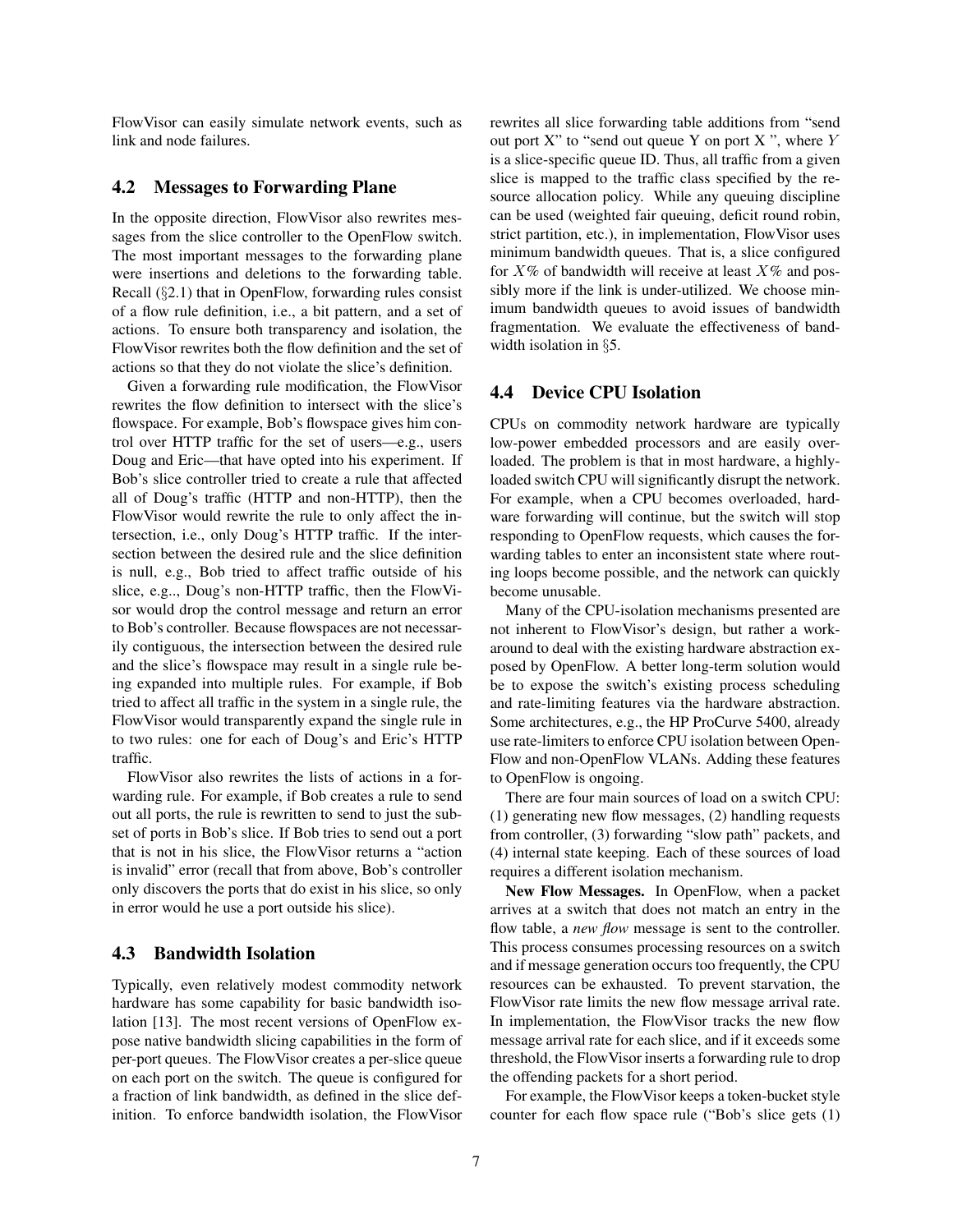all HTTP traffic and (2) all HTTPS traffic", i.e., two rules/counters). Each time the FlowVisor receives a new flow event, the token bucket that matches the flow gets decremented (for Bob's slice, packets that match HTTP count against token bucket #1, packets that match HTTPS count against #2). Once the bucket is emptied, the FlowVisor inserts a lowest-priority rule into the switch to drop all packets in that flowspace rule, i.e., from the example, if the token bucket corresponding to HTTPS is emptied, then the flowvisor will cause the switch to drop all HTTPS packets—without generating new flow events. The rule is set to expire in 1 second, so it is effectively a very coarse rate limiter. In practice, if a slice has control over "all traffic", this mechanism effectively blocks all new flow events from saturating the switch CPU or going to the controller, while allowing all existing flows to continue without change. We discuss the effectiveness of this technique in §[5.3.2.](#page-9-0)

Controller Requests. The requests an OpenFlow controller sends to the switch, e.g., to edit the forwarding table or query statistics, consume CPU resources. For each slice, the FlowVisor limits CPU consumption by throttling the OpenFlow message rate to a maximum rate per second. Because the amount of CPU resources consumed vary by message type and by hardware implementation, it is future work to dynamically infer the cost of each OpenFlow message for each hardware platform.

Slow-Path Forwarding. Packets that traverse the "slow" path—i.e., not the "fast" dedicated hardware forwarding path—consume CPU resources. Thus, an Open-Flow rule that forwards packets via the slow path can consume arbitrary CPU resources.

This is because, in implementations, most switches only implement a subset of OpenFlow's functionality in their hardware. For example, the ASICs on most switches do not support sending one packet out exactly two ports (they support unicast and broadcast, but not in between). To emulate this behavior, the switches actually process these types of flows in their local CPUs, i.e,. on their slow path. Unfortunately, as mentioned above, these are embedded CPUs and are not as powerful as those on, for example, commodity PCs.

FlowVisor prevents slice controllers from inserting slow-path forwarding rules by rewriting them as one-time packet forwarding events, i.e., an OpenFlow "packet out" message. As a result, the slow-path packets are rate limited by the above two isolation mechanisms: new flow messages and controller request rate limiting.

Internal Bookkeeping. All network devices use CPU to update their internal counters, process events, update counters, etc. So, care must be taken to ensure that there is sufficient CPU available for the switch's bookkeeping. The FlowVisor accounts for this by ensuring that the above rate limits are tuned to leave sufficient CPU resources for the switch's internal function.

# 4.5 Flow Entry Isolation

The FlowVisor counts the number of flow entries used per slice and ensures that each slice does not exceed a preset limit. The FlowVisor increments a counter for each rule a guest controller inserts into the switch and then decrements the counter when a rule expires. Due to hardware limitations, certain switches will internally expand rules that match multiple input ports, so the FlowVisor needs to handle this case specially. When a guest controller exceeds its flow entry limit, any new rule insertions received a "table full" error message.

## <span id="page-7-0"></span>5 Evaluation

To motivate the efficiency and robustness of the design, in this section we evaluate the FlowVisor's scalability, performance, and isolation properties.

# <span id="page-7-2"></span>5.1 Scalability

A single FlowVisor instance scales well enough to serve our entire 40+ switch, 7 slice deployment with minimal load. As a result, we create an artificially high workload to evaluate our implementation's scaling limits. The FlowVisor's workload is characterized by the number of switches, slices, and flowspace rules per slice as well as the rate of new flow messages. We present the results for two types of workloads: one that matches what we observe from our deployment (1 slice, 35 rules per slice, 28 switches<sup>[1](#page-7-1)</sup>, 1.55 new flows per second per switch) and the other a synthetic workload (10 switches, 100 new flows per second per switch, 1 slice, 1000 rules per slice) designed to stress the system. In each graph, we fix three variables according to their workload and vary the forth.

Our evaluation measured FlowVisor's CPU utilization using a custom script. The script creates a configurable number of OpenFlow connections to the FlowVisor, and each connections simulates a switch that sends new flow messages to the FlowVisor at a prescribed rate. With each experiment, we configured the FlowVisor's number of slices and flowspace rules per slice. The new flow messages were carefully crafted to match only the last rule of each slice, causing the worst case behavior in the FlowVisor's linear search of the flowspace rules. Each test was run for 5 minutes and we recorded the CPU utilization of the FlowVisor process once per second, so each result is the average of 300 samples (shown

<span id="page-7-1"></span><sup>1</sup>This particular measurement did not include all of the switches in out network.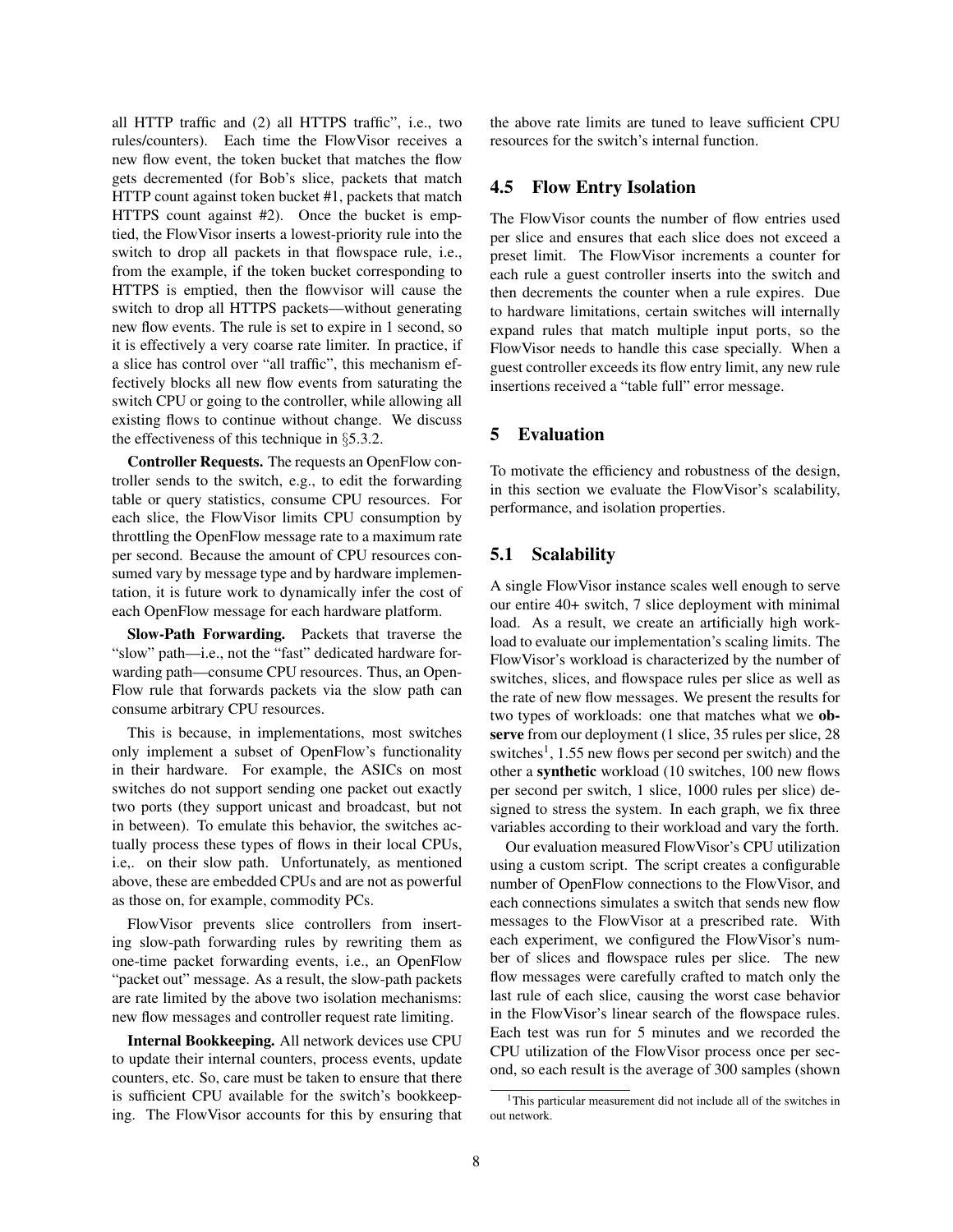

<span id="page-8-0"></span>Figure 6: FlowVisor scales linearly with new flow rate, number of slices, switches, and flowspace rules. We generate high synthetic workloads to explore the scalability because the workloads observed in our deployment were nontaxing.

with one standard deviation). The FlowVisor ran on a quad-core Intel Xeon 3GHz system running 32-bit Debian Linux 5.0 (Lenny).

Our results with the synthetically high workload show that the FlowVisor's CPU load scales linearly in each of these four workload dimensions (as summarized in Figure [6\)](#page-8-0). The result is promising, but not surprising. Intuitively, the FlowVisor can process a fixed number of OpenFlow messages per second (the product of number of switches by new flow rate) and each message must be matched against each rule of each slice, so the total load is approximately the product of the four workload variables. The synthetic workload with 1,000 new flows/s (10 switches by 100 new flows/s) is comparable to the peak rate of published real-world enterprise networks [\[20\]](#page-13-14): an 8,000 host network generated a peak rate of 1,200 new flows per second. Thus, we believe that a single FlowVisor instance could manage a large enterprise network. By contrast, our observed workload fluctuated between 0% and 10% CPU, roughly independent of the experimental variable. This validates our belief that our deployment can grow significantly using a single FlowVisor instance.

While our results show that FlowVisor scales well beyond our current requirements and workload, it is worth noting that it is possible to achieve even further scaling by moving to a multi-threaded implementation (the current implementation is single threaded) or even to multiple FlowVisor instances.

# 5.2 Performance Overhead

Adding an additional layer between control and data planes adds overhead to the system. However, as a result of our design, the FlowVisor does not add overhead to the data plane. That is, with FlowVisor, packets are forwarded at full line rate. Nor does the FlowVisor add overhead to the control plane: control-level calculations like route selection proceed at their un-sliced rate. FlowVisor only adds overhead to actions that cross between the control and data plane layers.

To quantify this cross-layer overhead, we measure the increased response time for slice controller requests with and without the FlowVisor. Specifically, we consider the response time of the OpenFlow messages most commonly used in our network and by our monitoring software: the new flow and the port status request messages.

In OpenFlow, a switch sends a new flow message to its controller when an arriving packet does not match any existing forwarding rules. We examine the increased delay of the new flow message to better understand how the FlowVisor affects connection setup latency. In our experiment, we connect a machine with two interfaces to a switch. One interface sends a packet every 20ms (50 packets per second) to the switch and the other interface is the OpenFlow control channel. We measure the time between sending the packet and receiving the new flow message using *libpcap*. Our results (Figure [7\(a\)\)](#page-9-1) show that the FlowVisor increases time from the switch to controller by an average of 16ms. For latency sensitive applications, e.g., web services in large data centers, 16ms may be too much overhead. However, new flow messages add 12ms latency on average even without FlowVisor, so we believe that slice controllers in those environments will likely proactively insert flow entries into switches, avoiding this latency all together. We point out that the algorithm FlowVisor uses to process new flow messages is naive, and its run-time grows linearly with the number of flowspace rules  $(\S 5.1)$  $(\S 5.1)$ . We are yet to experiment with the many classification algorithms that can be expected to improve the lookup speed.

A port status request is a message sent by the controller to the switch to query the byte and packet counters for a specific port. The switch returns the counters in a corresponding port status reply message. We choose to study the port status request because we believe it to be a worst case for FlowVisor overhead. The message is very cheap to process at the switch and controller, but expensive for the FlowVisor to process: it has to edit the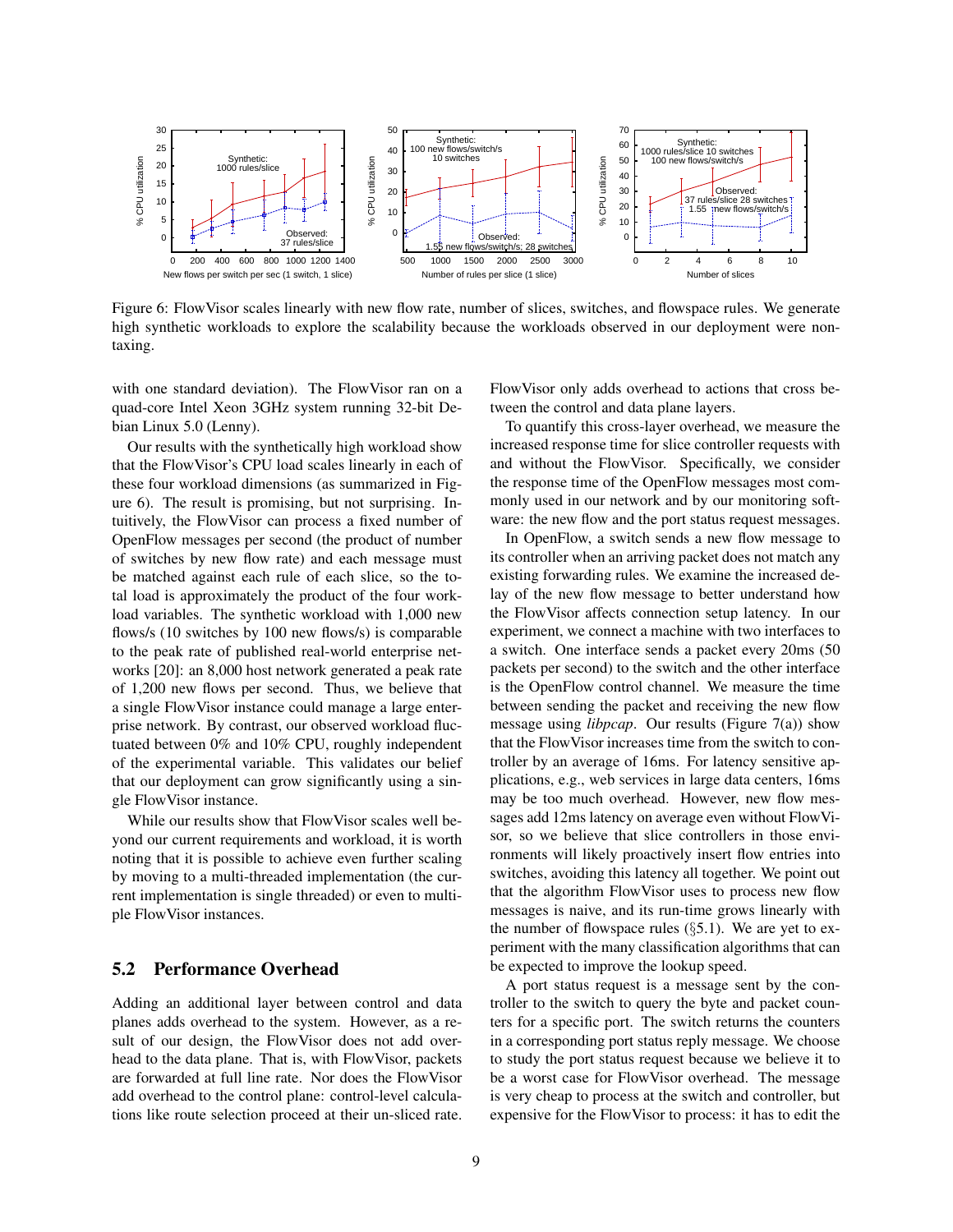<span id="page-9-1"></span>

Figure 7: CDF of slicing overhead for OpenFlow new flow messages and port status requests.

message per slice to remove statistics for ports that do not appear in a sliced topology.

We wrote a special-purpose controller that sent approximately 200 port status requests per second and measured the response times. The rate was chosen to approximate the maximum request rate supported by the hardware. The controller, switch, and FlowVisor were all on the same local area network, but controller and FlowVisor were hosted on separate PCs. Obviously, the overhead can be increased by moving the FlowVisor arbitrarily far away from the controller, but we design this experiment to quantify the FlowVisor's processing overhead. Our results show that adding the FlowVisor causes an average overhead for port status responses of 0.48 milliseconds(Figure [7\(b\)\)](#page-9-2). We believe that port status response time being faster than new flow processing time is not inherent, but simply a matter of better optimization for port status request handling.

## 5.3 Isolation

#### 5.3.1 Bandwidth

To validate the FlowVisor's bandwidth isolation properties, we run an experiment where two slices compete for bandwidth on a shared link. We consider the worst case for bandwidth isolation: the first slice sends TCPfriendly traffic and the other slice sends TCP-unfriendly constant-bit-rate (CBR) traffic at full link speed (1Gbps). We believe these traffic patterns are representative of a scenario where production slice (TCP) shares a link with, for example, a slice running a DDoS experiment (CBR).

This experiment uses 3 machines—two sources and a common sink—all connected via the same HP ProCurve 5400 switch, i.e., the switch found in our wiring closet. The traffic is generated by iperf in TCP mode for the TCP traffic and UDP mode at 1Gbps for the CBR traffic. We repeat the experiment twice: with and without the FlowVisor's bandwidth isolation features enabled (Figure  $8(a)$ ). With the bandwidth isolation disabled ("without Slicing"), the CBR traffic consumes nearly all the <span id="page-9-2"></span>bandwidth and the TCP traffic averages 1.2% of the link bandwidth. With the traffic isolation features enabled ("with 30/70% reservation"), the FlowVisor maps the TCP slice to a QoS class that guarantees at least 70% of link bandwidth and maps the CBR slice to a class that guarantees at least 30%. Note that theses are *minimum* bandwidth guarantees, not maximum. With the bandwidth isolation features enabled, the TCP slice achieves an average of 64.2% of the total bandwidth and the CBR an average of 28.5%. Note that the event at 20 seconds where the CBR with QoS jumps and the TCP with QoS experiences a corresponding dip. We believe this to be the result of a TCP congestion event that allowed the CBR traffic to temporarily take advantage of additional available bandwidth, exactly as the minimum bandwidth queue is designed.

#### <span id="page-9-0"></span>5.3.2 Switch CPU

To quantify our ability to isolate the switch CPU resource, we show two experiments that monitor CPUusage over time of a switch with and without isolation enabled. In the first experiment (Figure [8\(b\)\)](#page-10-2), the Open-Flow controller maliciously sends port stats request messages (as above) at increasing speeds  $(2, 4, 8...1024)$ requests per second). In our second experiment (Figure [8\(c\)\)](#page-10-3), the switch generates new flow messages faster than its CPU can handle and a faulty controller does not add a new rule to match them. In both experiments, we show the switch's CPU utilization averaged over one second, and the FlowVisor's isolation features reduce the switch utilization from 100% to a configurable amount. In the first experiment, we note that the switch could handle less than 256 port status requests without appreciable CPU load, but immediately goes to 100% load when the request rate hits 256 requests per second. In the second experiment, the bursts of CPU activity in Figure [8\(c\)](#page-10-3) is a direct result of using null forwarding rules (§[4.4\)](#page-6-1) to rate limit incoming new flow messages. We expect that future versions of OpenFlow will better expose the hardware CPU limiting features already in switches today.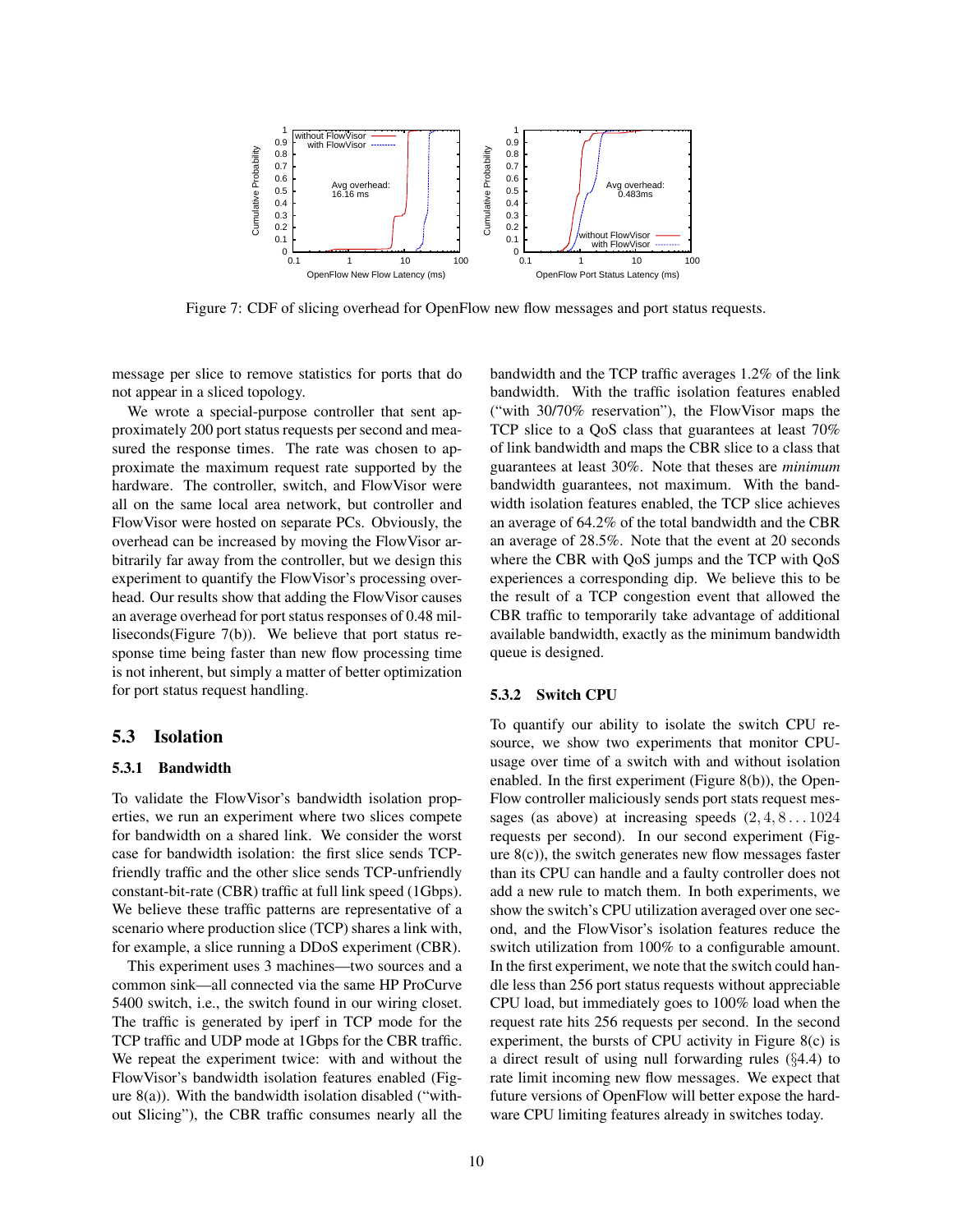<span id="page-10-1"></span>

Figure 8: FlowVisor's bandwidth isolation prevents CBR traffic from starving TCP, and message throttling and new flow message rate limiting prevents CPU starvation.

#### <span id="page-10-0"></span>6 Deployment Experience

To provide evidence that sliced experimental traffic can indeed co-exist with production traffic, we deployed FlowVisor on our production network. By "production", we refer to the network that the authors rely on to read their daily email, surf the web, etc. Additionally, six other campuses are currently using the FlowVisor as part of the GENI "meso-scale" infrastructure. In this section, we describe our experiences in deploying FlowVisor in our production network, its deployment in other campuses, and briefly describe the experiments that have run on the FlowVisor.

#### 6.1 Stanford Deployment

At Stanford University, we have been running FlowVisor continuously on our production network since June 4th, 2009. Our network consists of 25+ users, 5 NEC IP8800 switches, 2 HP ProCurve 5400s, 30 wireless access points, 5 NetFPGA [\[15\]](#page-13-15) cards acting as OpenFlow switches, and a WiMAX base station. Our physical network is effectively doubly sliced: first by VLANs and then by the FlowVisor. Our network trunks over 10 VLANs , including traffic for other research groups, but only three of those VLANs are OpenFlow-enabled. Of the three OpenFlow VLANs, two are sliced by FlowVisor. We maintain multiple OpenFlow VLANs and FlowVisor instances to allow FlowVisor development without impacting production traffic.

For each FlowVisor-sliced VLAN, all network devices point to a single FlowVisor instance, running on a 3.0GHz quad-core Intel Xeon with 2 GB of DRAM. For maximum uptime, we ran FlowVisor from a wrapper script that instantly restarts it if it should crash. The FlowVisor was able to handle restarts seamlessly because it does not maintain any hard state in the network. In our production slice, we ran NOX's routing module to perform basic forwarding in the network. We will publish our slicing administration tools and debugging techniques.

#### <span id="page-10-3"></span><span id="page-10-2"></span>6.2 Deploying on Other Networks

As part of the GENI "meso-scale" project, we also deployed FlowVisor onto test networks on six university campuses, including University of Washington, Wisconsin University, Princeton University, Indiana University, Clemson University, Rutgers University. In each network, we have a staged deployment plan with the eventual goal of extending the existing OpenFlow and FlowVisor test network to their production networks. Each network runs its own FlowVisor. Recently, at the 8th GENI Engingering Conference (GEC), we demonstrated how slices at each campus's network could be combined with tunnels to create a single wide-area network slice. Currently, we are in the process of extending the FlowVisor deployment into two backbone networks (Internet2 and National Lambda Rail), with the eventual goal of creating a large-scale end-to-end sliceable wide area network.

# 6.3 Slicing Experience

In our experience, the two largest causes of network instability were unexpected interactions with other deployed network devices and device CPU exhaustion. One problem we had was interacting with a virtual IP feature of the router in our building. This feature allows multiple physical interfaces to act as a single, logical interface for redundancy. In implementation, the router would reply to ARP requests with the MAC address of the logical interface but source packets from any of three different MAC addresses corresponding to the physical interfaces. As a result, we had to revise the flowspace assigned to the production slice to include all four MAC addresses. Another aspect that we did not anticipate is the amount of broadcast traffic emitted from non-OpenFlow devices. It is quite common for a device to periodically send broadcast LLDP, Spanning Tree, and other packets. The level of broadcast traffic on the network made debugging more difficult and could cause loops if our OpenFlow-based loop detection/spanning tree algo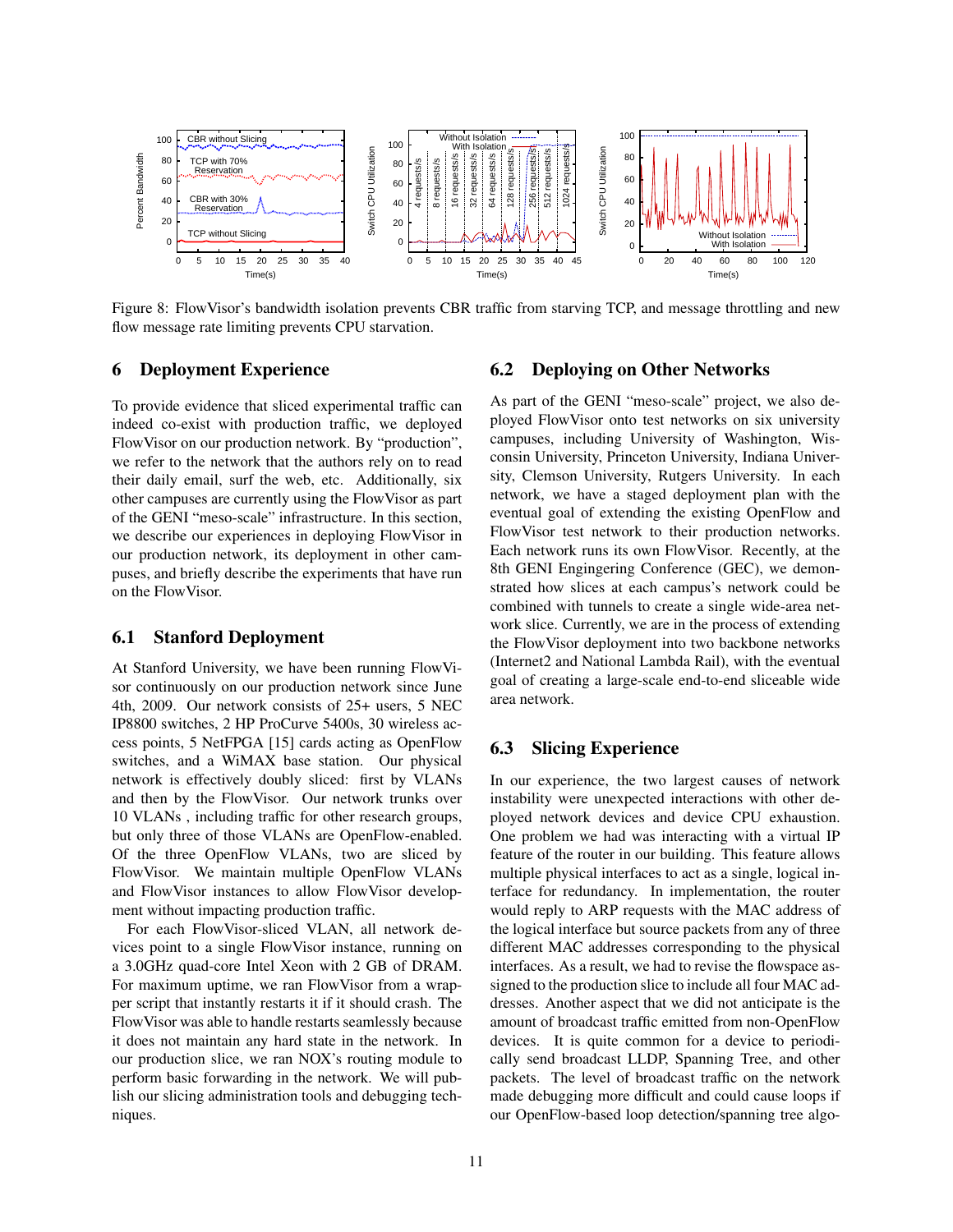rithms did not match the non-OpenFlow-bases spanning tree.

Another issue was the interaction between OpenFlow and device CPU usage. As discussed earlier  $(\S$  [4.4\)](#page-6-1), the most frequent form of slice isolation violations occurred with device CPU. The main form of isolation violation occurred when one slice would insert a forwarding rule that could only be handled via the switch's slow path and, as a result, would push the CPU utilization to 100%, preventing slices from updating their forwarding rules. We also found that the cost to process an OpenFlow message varied significantly by type and by OpenFlow implementation particularly with stats requests, e.g., the OpenFlow aggregate stats command consumed more CPU than an OpenFlow port stats command, but not on all implementations. As part of our future work, we plan to compute a per-message type costs to each OpenFlow request to more precisely slice device CPU. Additionally, the upcoming OpenFlow version 1.1 will add support for rate limiting messages coming from the fast to slow paths.

# 6.4 Experiments

We've demonstrated that FlowVisor supports a wide variety of network experiments. On our production network, we ran four networking experiments, each in its own slice. All four experiments, including a network load-balancer [\[12\]](#page-13-16), wireless streaming video [\[26\]](#page-13-17), traffic engineering, and a hardware prototyping experiment [\[9\]](#page-13-18), were built on top of NOX [\[11\]](#page-13-19). As part of the 7th GENI Engingeering Conference, each of the seven campuses demonstrated their own, locally designed experiments, running in a FlowVisor-enabled slice of the network. Our hope is that the FlowVisor will continue to allow researchers to run novel experiments in their own networks.

#### 7 Related Work

There is a vast array of work related to network experimentation in both controlled and operational environments. Here we scratch the surface by discussing some of the more recent highlights.

The community has benefited from a number of testbeds for performing large-scale experiments. The two most widely used are PlanetLab [\[21\]](#page-13-20) and Emulab [\[25\]](#page-13-2). PlanetLab's primary function has been that of an overlay testbed, hosting software services on nodes deployed around the globe. Emulab is targeted more at localized and controlled experiments run from arbitrary switch-level topologies connected by PCs. ShadowNet [\[3\]](#page-13-5) exposes virtualization features of specific high-end routers, but does not provide per-flow forwarding control or user opt-in. VINI [\[1\]](#page-12-0), a testbed closely affiliated with PlanetLab, further provides the ability for multiple researchers to construct arbitrary topologies of software routers while sharing the same physical infrastructure. Similarly, software virtual routers offer both programmability, reconfigurability, and have been shown to manage impressive throughput on commodity hardware (*e.g.* [\[5\]](#page-13-21)).

In the spirit of these and other testbed technologies, FlowVisor is designed to aid research by allowing multiple projects to operate simultaneously, and in isolation, in realistic network environments. What distinguishes our approach is that we slice the hardware forwarding paths of unmodified commercial network gear.

Supercharged PlanetLab [\[23\]](#page-13-22) is a network experimentation platform designed around CPUs and NPUs (network processors). NPUs can provide high performance and isolation while allowing for sophisticated per-packet processing. In contrast, our work forgoes the ability to perform arbitrary per-packet computation in order to work on unmodified hardware.

VLANs [\[4\]](#page-13-23) are widely used for segmentation and isolation in networks. VLANs slice Ethernet L2 broadcast domains by decoupling virtual links from physical ports. This allows multiple virtual links to be multiplexed over a single virtual port (*trunk mode*), and it allows a single switch to be segmented into multiple, L2 broadcast networks. VLANs use a specific control logic (L2 forwarding and learning over a spanning tree). FlowVisor, on the other hand, allows users to define their own control logic. It also supports a more flexible method for defining the traffic that is in a slice, and the way users opt in. For example, with FlowVisor a user could opt-in to two different slices, whereas with VLANs their traffic would all be allocated to a single slice at Layer 2.

Perhaps the most similar to FlowVisor is the Prospero ATM Switch Divider Controller [\[24\]](#page-13-24). Prospero uses a hardware abstraction interface, Ariel, to allow multiple control planes to operate on the same data plane. While architecturally similar to our design, Prospero slices individual ATM switches where FlowVisor has a centralized view and can thus create a slice of the entire network. Further, Ariel provides the ability to match on ATM-related fields (e.g., VCI/VPI) where OpenFlow can match on any combination of 12-fields spanning layers one through four. This additional capability is critical for our notion of flow-level opt-in.

### 8 Trade-offs and Caveats

The FlowVisor *approach* is extremely general—it simply states that if we can insert a slicing layer between the control and data planes of switches and routers, then we can perform experiments in the production network. In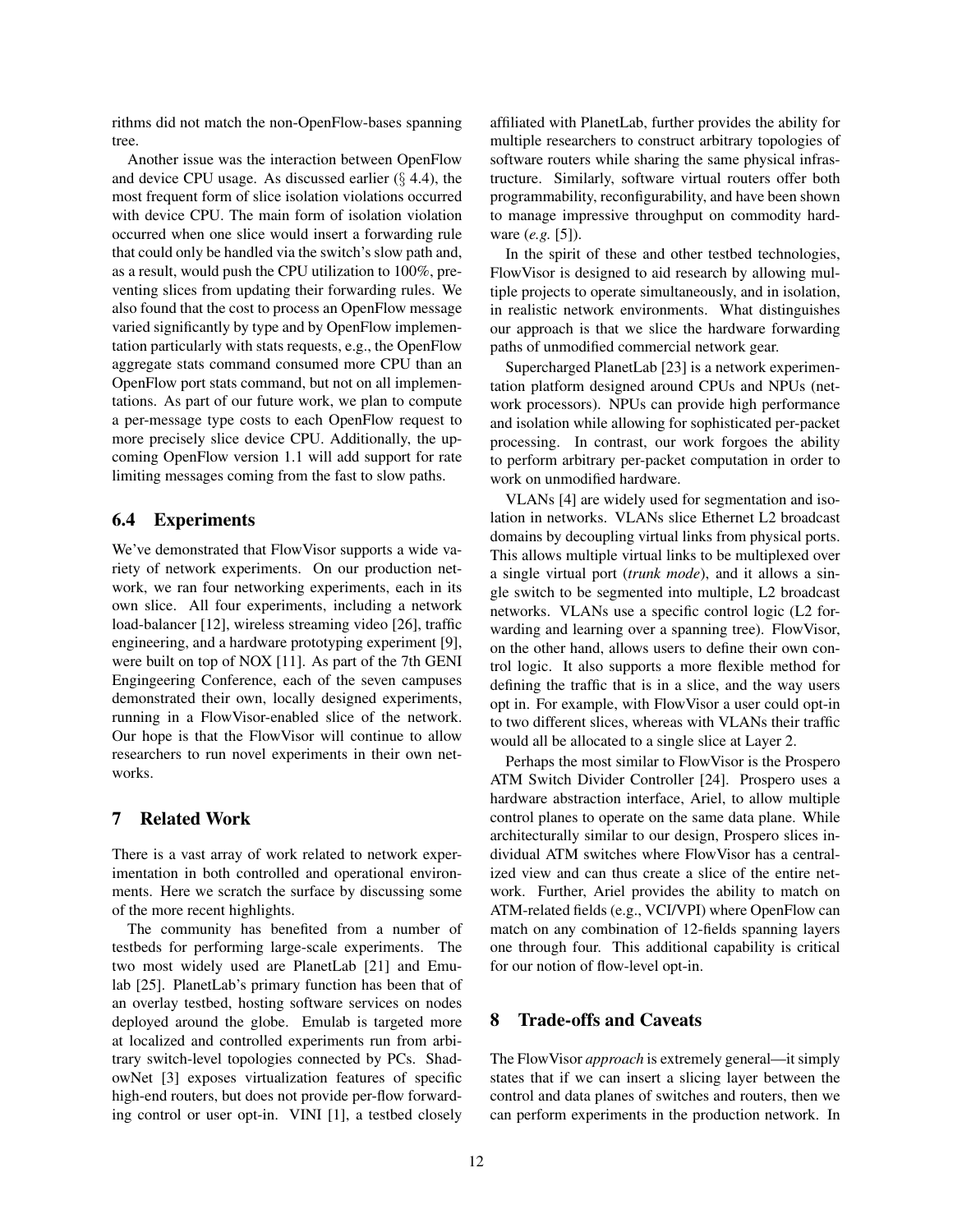principle, the experimenter can exploit any capability of the data plane, so long as it is made available to them.

Our prototype of FlowVisor is based on OpenFlow, which makes very *few* of the hardware capabilities available—which limits the flexibility. Most switch and router hardware can do a lot more than is exposed via OpenFlow (*e.g.* dozens of different packet scheduling policies, encapsulation into VLANs, VPNs, GRE tunnels, MPLS, and so on). OpenFlow makes a trade-off: it only exposes a lowest common denominator that is present in all switches in return for a common vendoragnostic interface. So far, this minimal set has met the needs of early experimenters—there appears to be a basic set of primitive "plumbing" actions that are sufficient for a wide array of experiments, and over time we would expect the OpenFlow specification to evolve to be "just enough", like the RISC instruction set in CPUs. In addition to the diverse set of experiments we have created, others have created experiments for data center network schemes (such as VL2 and Portland), new routing schemes, home network managers, mobility managers, and so on.

However, there will always be experimenters who need more control over individual packets. They might want to use features of the hardware not exposed by OpenFlow; or they might want full programmatic control, not available in any commercial hardware. The first case is a little easier to handle, because a switch or router manufacturer can expose more features to the experimenter if they choose, either by vendor-specific extensions to OpenFlow and FlowVisor, or by allowing flows to be sent to a logical internal port that, in turn, processes the packets in a pre-defined box-specific way.[2](#page-12-1)

But if an experiment needs a way to modify packets *arbitrarily*, the researcher needs a different box. If the experiment calls for arbitrary processing in novel ways at *every* switch in the network, then OpenFlow is probably not the right interface, and our prototype is unlikely to be of much use. If the experiment only needs processing at some parts of the network (*e.g.* to do deep packet inspection, or payload processing) then the researcher can route their flows through some number of special middleboxes or way-points. The middle-boxes could be conventional servers, NPUs [\[23\]](#page-13-22), programmable hardware [\[15\]](#page-13-15), or custom hardware. The good thing is that these boxes can be placed anywhere, and the flows belonging to a slice can be routed through them - including all the flows from users who opt in. In the end, the value of FlowVisor to the researcher will depend on how many middle-boxes the experiment needs to be realistic—just a few and it may be worth it; if it needs hundreds or thousands then FlowVisor is providing very little value.

A second limitation of our prototype is the ability to create arbitrary topologies. If a physical switch is to appear multiple times in a slice's topology (*i.e.* to create a virtual topology larger than the physical topology), there is currently no standardized way to do this. The hardware needs to allow packets to loop back, and pass through the switch multiple times. In fact, most—but not all—switch hardware allows this. At some later date we expect this will be exposed via OpenFlow, but in the meantime it remains a limitation.

# 9 Conclusion

Put bluntly, the problem with testbeds is that they are *testbeds*. If we could test new ideas at scale, with real users, traffic and topologies, without building a testbed, then life would be much simpler. Clearly this isn't the case today: testbeds need to be built, maintained, and are expensive to deploy at scale. They become obsolete quickly, and many university machine rooms have outdated testbed equipment lying around unused.

By definition, a testbed is not the real network: therefore, we try to embed testbeds into the network by slicing the hardware. This paper described our first attempt towards embedding a testbed in the network. While not yet bullet-proof, we believe that our approach of slicing the communication between the control and data planes shows promise. Our current implementation is limited to controlling the abstraction of the forwarding element exposed by OpenFlow. We believe that exposing more finegrained control of the forwarding elements will allow us to solve the remaining isolation issues (e.g., device cpu)—ideally with the help of the broader community. If we *can* perfect isolation, then several good things happen: researchers could validate their ideas at scale and with greater realism, the industry could perform safer quality assurance of new products, and finally, network operators could run multiple versions of the networks in parallel, allowing them to roll back to known good states.

#### Acknowledgments

We would like to thank Jennifer Rexford, Srinivasan Seetharaman, our shepherd Randy Katz, and the anonymous reviewers for their helpful comments and insight.

### References

<span id="page-12-0"></span>[1] A. Bavier, N. Feamster, M. Huang, L. Peterson, and J. Rexford. In vini veritas: realistic and controlled network experimentation. In *SIGCOMM '06*, pages 3–14, New York, NY, USA, 2006. ACM.

<span id="page-12-1"></span><sup>2</sup>For example, this is how some OpenFlow switches implement VPN tunnels today.